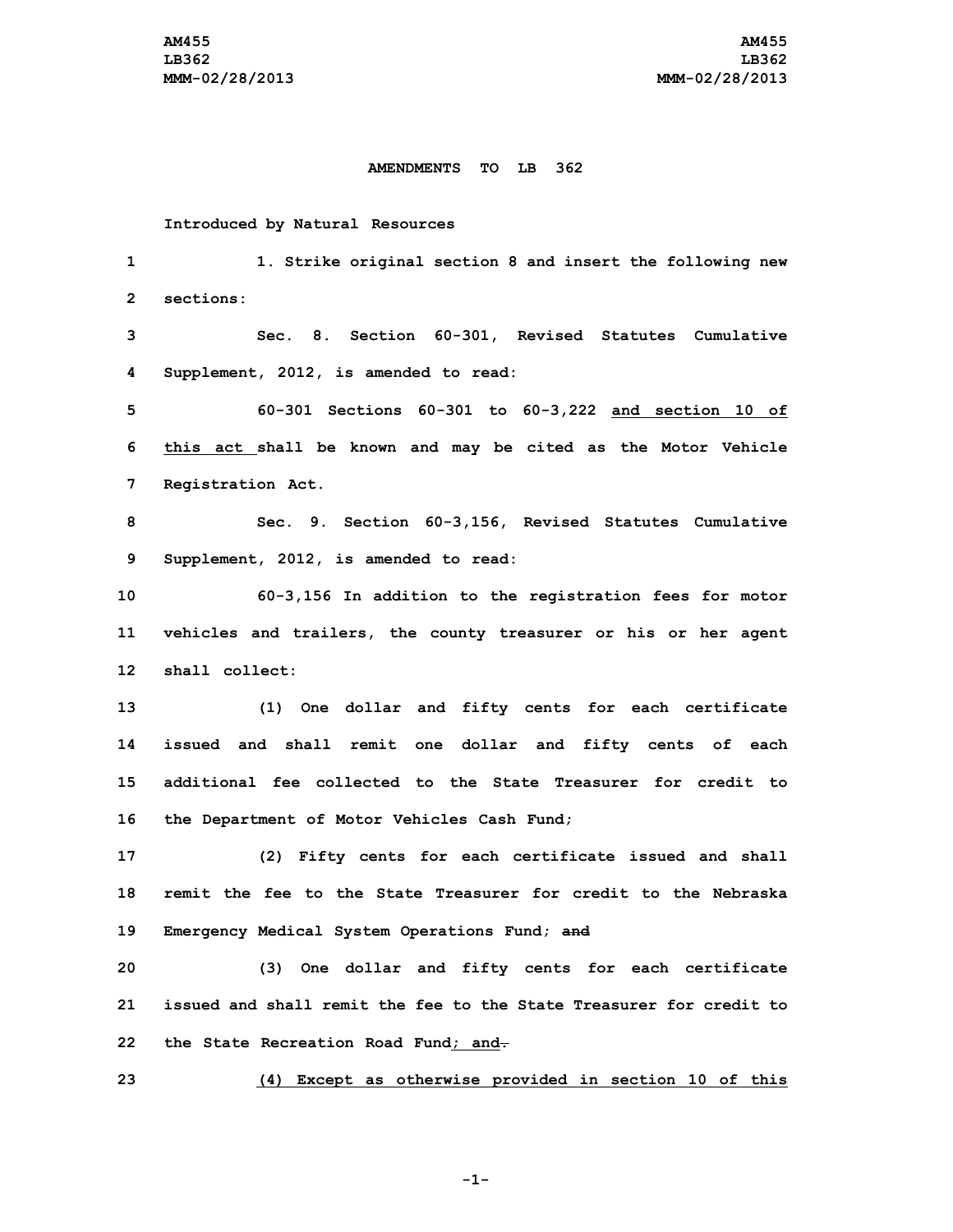**act, seven dollars for each certificate issued for motor vehicles and shall remit the fee to the State Treasurer for credit to the State Park Cash Revolving Fund, except that for calendar year 2014, the State Treasurer shall credit ninety-eight percent of the fee to such fund and two percent of the fee to the Department of Motor Vehicles Cash Fund.**

 **Sec. 10. (1) The additional fee under subdivision (4) of section 60-3,156 shall not be imposed on motor vehicles registered under section 60-3,113, 60-3,122, 60-3,122.01, 60-3,122.02, 60-3,123, 60-3,124, 60-3,125, or 60-3,130, buses registered under subsection (1) of section 60-3,144, trucks registered under section 60-3,145 or 60-3,146 or subdivision (3)(d), (e), or (f) of section 60-3,147, vehicles registered under section 60-3,149, well-boring apparatus and well-servicing equipment registered under section 60-3,155, and vehicles exempt under section 60-3,160 or 60-3,185.**

 **(2) The additional fee under subdivision (4) of section 60-3,156 shall not be imposed on <sup>a</sup> motor vehicle registered as an ambulance or hearse under section 60-3,152 or <sup>a</sup> taxicab under section 60-3,154 if the owner files an application for exemption with the county treasurer prior to registration on <sup>a</sup> form prescribed and furnished by the department and provides proof satisfactory to the department that the vehicle is being registered for that purpose. The exemption shall be automatically renewed with the annual renewal of registration without filing an application for renewal of the exemption until the ownership or use of the vehicle changes.**

**27 2. Renumber the remaining sections and correct the**

**-2-**